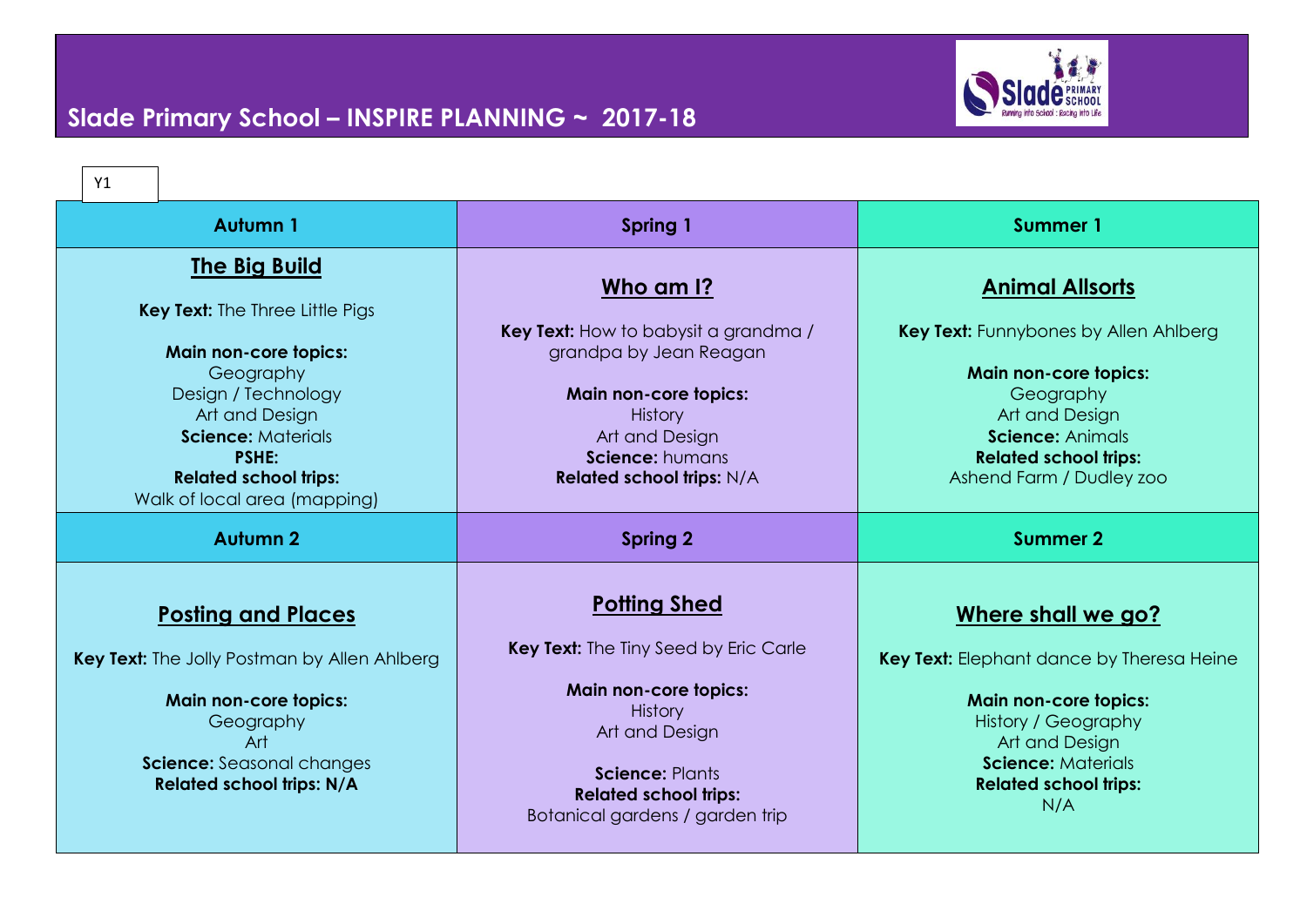

| <b>Autumn1</b>                                                         | Spring 1                                                    | <b>Summer 1</b>                                                         |
|------------------------------------------------------------------------|-------------------------------------------------------------|-------------------------------------------------------------------------|
| What do I need to do to be me?                                         | <u>Blown away</u>                                           | <b>National celebrations</b>                                            |
| <b>Key Text:</b>                                                       | <b>Key Text:</b>                                            |                                                                         |
| Cave Baby, Room on the Broom by Julia<br>Donaldson.                    | Rossetti poetry - Who has seen the wind?<br><b>Riddles</b>  | <b>Key Text:</b><br>Cinderella                                          |
| Main non-core topics:                                                  | <b>Main non-core topics:</b>                                | <b>Main non-core topics:</b>                                            |
| Science heavily based on animals and                                   | Geography, science, music, art and design                   | History, geography, art and design and design                           |
| humans, D&T, Music, art & design                                       | technology.<br><b>Related school trips:</b>                 | technology. RE.                                                         |
| <b>Related school trips:</b><br>N/A                                    | BBC – weather.                                              | <b>Related school trips:</b><br>Theatre-To see a traditional tale play. |
| Science: Human development, butterfly                                  | <b>Science:</b> Skill based - gathering and recording       | <b>Science: Plants</b>                                                  |
| lifecycle                                                              | data (not a specific science topic)                         |                                                                         |
| <b>Autumn 2</b>                                                        | <b>Spring 2</b>                                             | <b>Summer 2</b>                                                         |
|                                                                        | Town mouse & country mouse                                  | <b>Trading places Britain and Australia</b>                             |
| <b>Flying high</b>                                                     |                                                             |                                                                         |
|                                                                        | <b>Key Text:</b><br>Town mouse and country mouse by Julia   | <b>Key Text:</b><br>Handa's surprise                                    |
| <b>Key Text:</b>                                                       | Donaldson and Nick Sharratt                                 | Letter writing to Australia.                                            |
| Icarus text, the Wright brothers.                                      |                                                             |                                                                         |
|                                                                        | <b>Main non-core topics:</b>                                | <b>Main non-core topics:</b>                                            |
| Main non-core topics:<br>History, geography, design technology and IT. | Geography, science, design technology,<br>music, history.   | Geography, design technology, music and art<br>and design.              |
| <b>Related school trips:</b>                                           |                                                             |                                                                         |
| The airport if possible.                                               | <b>Related school trips:</b>                                | <b>Related school trips:</b>                                            |
| Science: Every day materials                                           | Sutton park/National trust property.                        | Science: Recap what we need to - perhaps                                |
|                                                                        | Science: Living things and their habitats (food<br>chains). | Living things and their habitats<br><b>Twycross cross</b>               |

Y2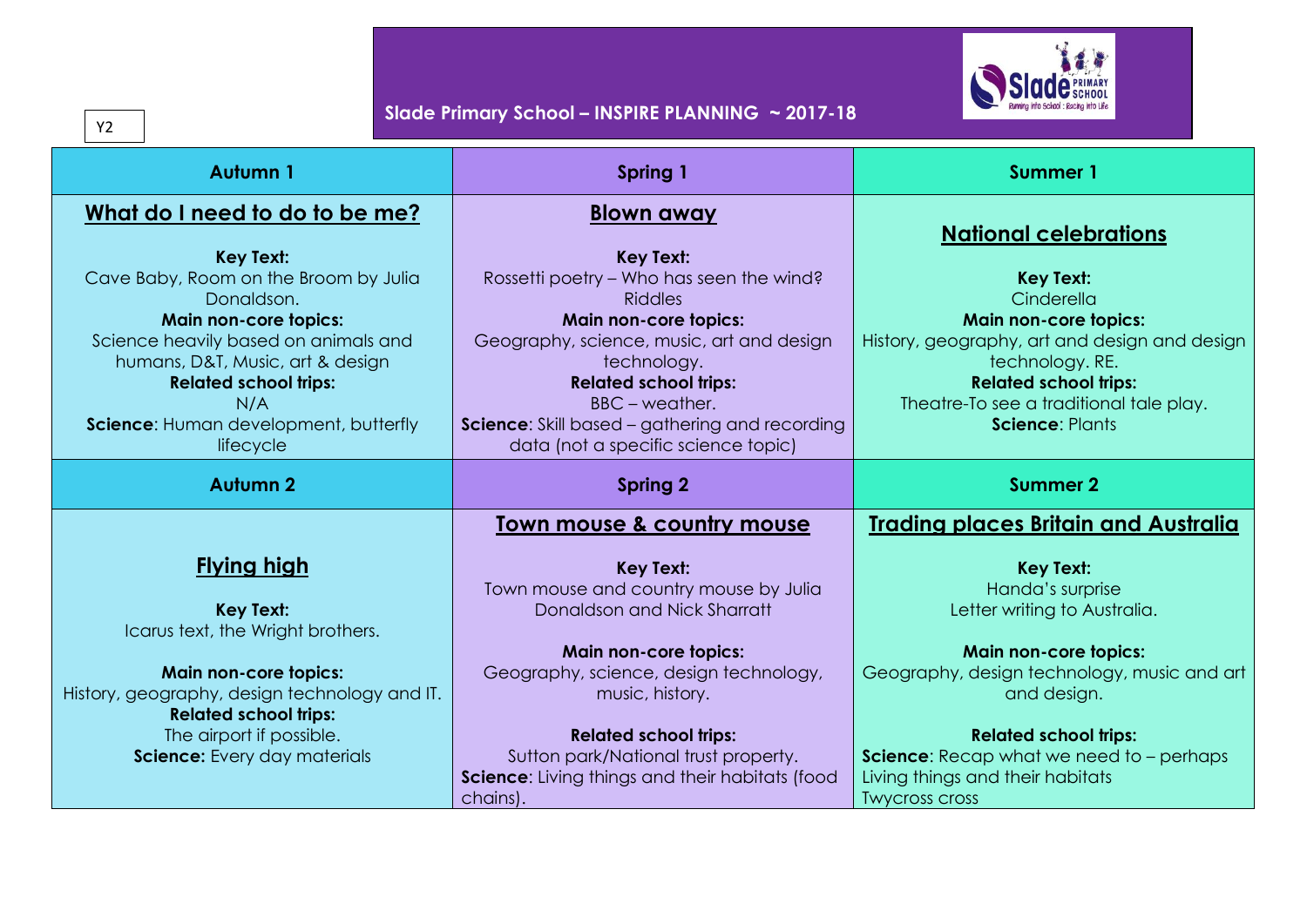

| Slade Primary School – INSPIRE PLANNING $\sim$ 2017-18<br>Y3                                                                                                                                                                                                                              |                                                                                                                                                                                              |                                                                                                                                                                                   |
|-------------------------------------------------------------------------------------------------------------------------------------------------------------------------------------------------------------------------------------------------------------------------------------------|----------------------------------------------------------------------------------------------------------------------------------------------------------------------------------------------|-----------------------------------------------------------------------------------------------------------------------------------------------------------------------------------|
| <b>Autumn 1</b>                                                                                                                                                                                                                                                                           | <b>Spring 1</b>                                                                                                                                                                              | <b>Summer 1</b>                                                                                                                                                                   |
| What do the Romans do for us?<br>Key Text: Across the Roman wall - Amazon<br>Main non-core topics: History, Art<br>Science: Light,<br><b>Related school trips: Mere Green School</b>                                                                                                      | Why are humans animals too?<br>Key Text: My body, your body<br>Main non-core topics: Geography, PSHE<br><b>Science: Animals, including Humans</b><br><b>Related school trips: Animal Man</b> | <b>Around the world in 20 days</b><br><b>Key Text:</b><br>Main non-core topics: Geography, History, Art<br><b>Science: Investigational skills</b><br><b>Related school trips:</b> |
| <b>Autumn 2</b>                                                                                                                                                                                                                                                                           | <b>Spring 2</b>                                                                                                                                                                              | <b>Summer 2</b>                                                                                                                                                                   |
| <b>What's the attraction?</b><br>Key Text: Spark files: Magical magnets NO.8<br><b>Main non-core topics:</b><br>Science: forces and magnets (investigations)<br><b>Related school trips:</b><br>Geography- What's the attraction? Link to why<br>people would want to visit these places. | <b>Set in Stone</b><br>Key Text: Stone Age, Bone age<br><b>Main non-core topics: History</b><br><b>Science: Rocks</b><br><b>Related school trips: Think tank</b>                             | <b>From Source to Sea</b><br><b>Key Text:</b><br><b>Main non-core topics: Geography</b><br><b>Science: Plants</b><br><b>Related school trips:</b>                                 |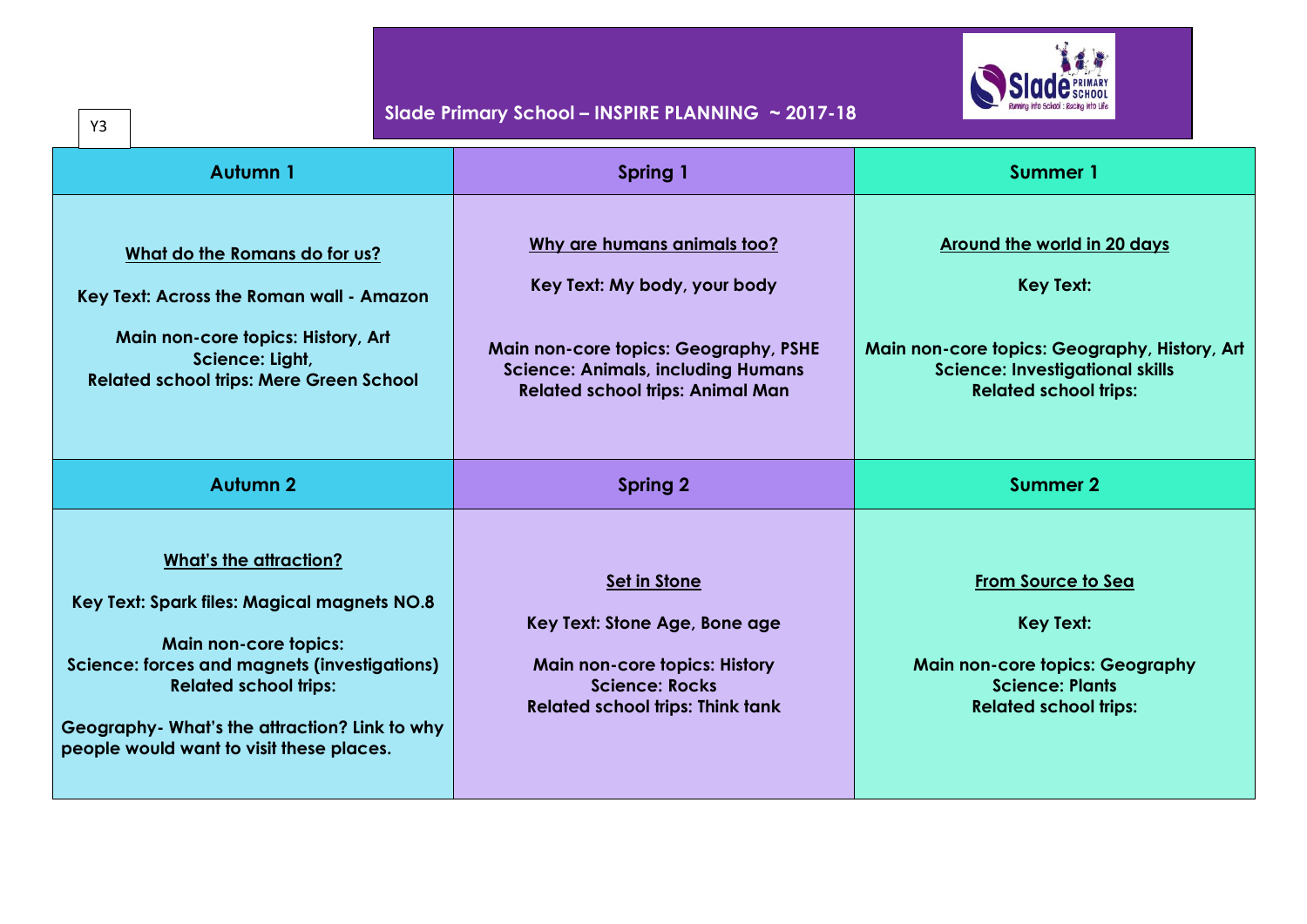| Y4                                                                                                                                                                                                                                | Slade Primary School - INSPIRE PLANNING ~ 2017-18                                                                                                                                                                                                                                   |                                                                                                                                                                                                                                             |
|-----------------------------------------------------------------------------------------------------------------------------------------------------------------------------------------------------------------------------------|-------------------------------------------------------------------------------------------------------------------------------------------------------------------------------------------------------------------------------------------------------------------------------------|---------------------------------------------------------------------------------------------------------------------------------------------------------------------------------------------------------------------------------------------|
| <b>Autumn 1</b>                                                                                                                                                                                                                   | Spring 1                                                                                                                                                                                                                                                                            | <b>Summer 1</b>                                                                                                                                                                                                                             |
| <b>The Amazing Amazon</b><br>Key Text: The Jungle Book (and film)<br><b>Main non-core topics:</b><br>Geography<br>Art<br>Science: Water changing state, living things<br><b>Related school trips:</b><br><b>Botanical Gardens</b> | Were the dark ages dark?<br>Key Text: Non-fiction Anglo-Saxon texts (in<br>library).<br><b>Smashing Saxons</b><br><b>Main non-core topics:</b><br><b>History</b><br>Science:<br><b>States of Matter</b><br><b>Related school trips:</b><br>Anglo-Saxon visitors (Birmingham Museum) | <b>Sounding Off</b><br><b>Key Text:</b><br>How does Science sound?<br><b>Main non-core topics:</b><br><b>History</b><br>Art and Design<br>Science:<br>Sounds and vibrations<br><b>Related school trips:</b><br>The Think Tank               |
| <b>Autumn 2</b>                                                                                                                                                                                                                   | <b>Spring 2</b>                                                                                                                                                                                                                                                                     | <b>Summer 2</b>                                                                                                                                                                                                                             |
| <b>Dragons, Fact or Fiction?</b><br><b>Key Text:</b><br>How to train your dragon?<br>Main non-core topics:<br><b>History</b><br>Science:<br>Electricity<br><b>Related school trips:</b>                                           | Where does my food go?<br><b>Key Text:</b><br><b>Disgusting Digestive System</b><br><b>Main non-core topics:</b><br>DT and RE (cultural beliefs)<br>Science:<br>Animals including humans<br><b>Related school trips:</b>                                                            | The Good, the Bad and the Ugly<br><b>Key Text:</b><br><b>News Paper Articles</b><br><b>Main non-core topics:</b><br><b>History</b><br>Art and Design<br>Science:<br>Living Things and their Habitats<br><b>Related school trips:</b><br>N/A |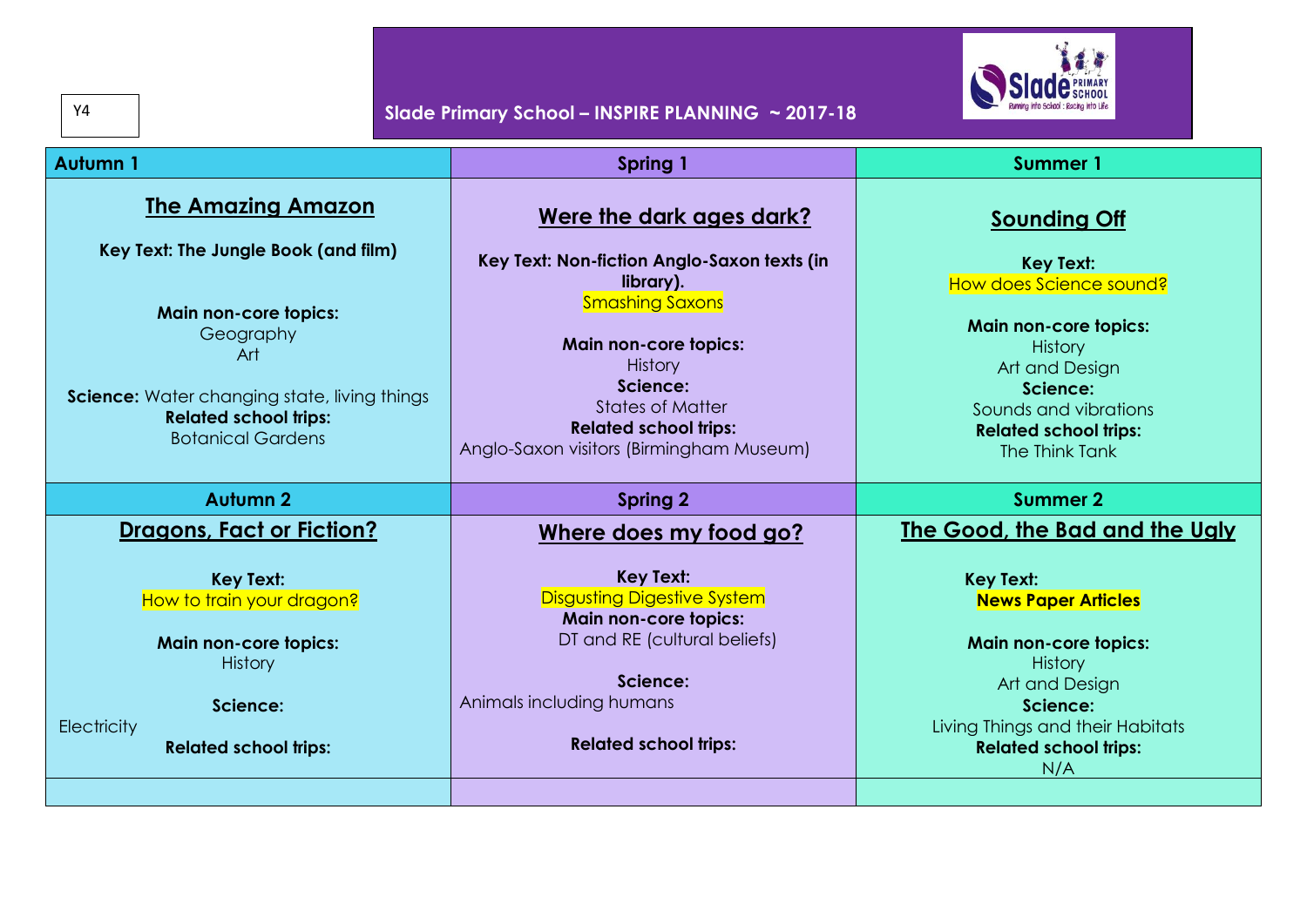

| <b>Autumn1</b>                                                                                                                                                                                    | Spring 1                                                                                                                                                                                                                                                   | <b>Summer 1</b>                                                                                                                                                                        |
|---------------------------------------------------------------------------------------------------------------------------------------------------------------------------------------------------|------------------------------------------------------------------------------------------------------------------------------------------------------------------------------------------------------------------------------------------------------------|----------------------------------------------------------------------------------------------------------------------------------------------------------------------------------------|
| <b>Ancient Greece</b>                                                                                                                                                                             | <b>Fever, fire and fashion</b>                                                                                                                                                                                                                             | <b>Rites and rituals</b>                                                                                                                                                               |
| <b>Key Text:</b><br>The story of Troy<br><b>Main non-core topics:</b><br><b>History</b><br>Geography<br>Science:<br>Living things and their habitat<br><b>Related school trips:</b><br>Animal Man | <b>Key Text:</b><br>Toby and the great fire of London<br>Main non-core topics:<br><b>History</b><br>Geography<br>Science:<br>The properties of materials<br><b>Related school trips:</b><br>N/A<br>RE Day: Sikhism- Vaisakhi<br><b>Christianity-Easter</b> | <b>Key Text:</b><br>The corn grows ripe<br><b>Main non-core topics:</b><br><b>History</b><br>Art and Design<br>Science:<br>The human life cycle<br><b>Related school trips:</b><br>N/A |
| <b>Autumn 2</b>                                                                                                                                                                                   | <b>Spring 2</b>                                                                                                                                                                                                                                            | <b>Summer 2</b>                                                                                                                                                                        |
| To the stars<br>The man on the moon<br><b>Key Text:</b><br><b>Main non-core topics:</b>                                                                                                           | No way back (Pizzeria)<br><b>Key Text:</b><br>Charlie and the chocolate factory/Non-fiction<br>texts                                                                                                                                                       | <b>Round and round again</b><br><b>Key Text:</b><br>Tom's midnight garden.                                                                                                             |
| Science<br>Art and Design<br>Science:<br>Earth and space/forces<br><b>Related school trips:</b><br>N/A                                                                                            | <b>Main non-core topics:</b><br>Design and tech<br><b>Music</b><br>Science:<br>The changes of materials                                                                                                                                                    | <b>Main non-core topics:</b><br>Geography<br>Art and Design<br>Science:<br>Revisit Living things<br><b>Related school trips:</b>                                                       |
| <b>RE Day: Christianity- Christmas</b>                                                                                                                                                            | <b>Related school trips:</b><br><b>Cadbury World</b>                                                                                                                                                                                                       | Conkers                                                                                                                                                                                |
| <b>PIRA and PUMA:</b>                                                                                                                                                                             | <b>PIRA and PUMA:</b>                                                                                                                                                                                                                                      | RE Day: Isalm- Eid day<br><b>PIRA and PUMA:</b>                                                                                                                                        |

Y5